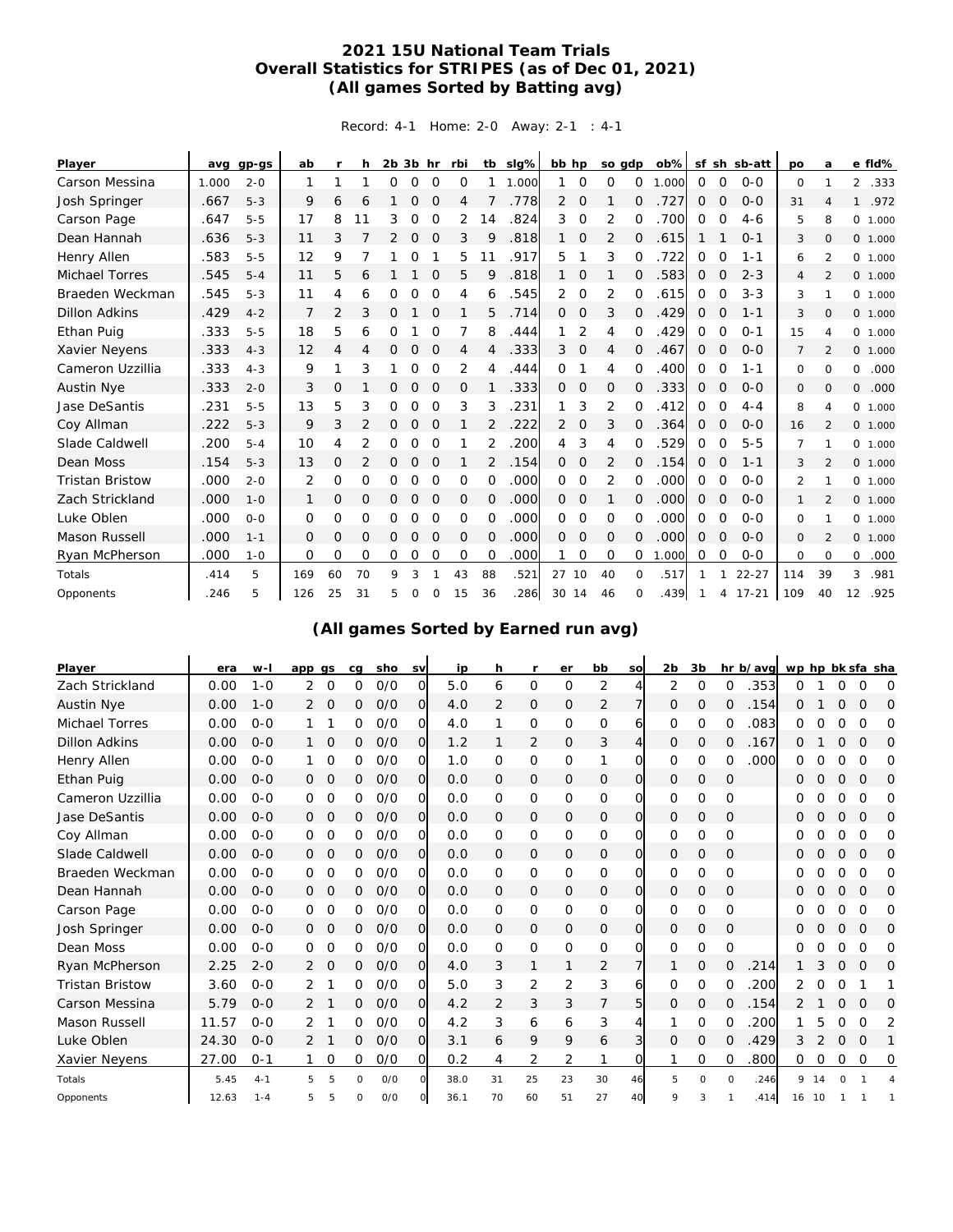#### **2021 15U National Team Trials Overall Statistics for STRIPES (as of Dec 01, 2021) (All games Sorted by Fielding pct)**

| Player                 | $\mathsf{C}$   | po             | a              | е              | fld%  | dp             | sba            | csb            | sba%   | pb       | ci       |
|------------------------|----------------|----------------|----------------|----------------|-------|----------------|----------------|----------------|--------|----------|----------|
| Ethan Puig             | 19             | 15             | 4              | O              | 1.000 | 3              | $\Omega$       | $\mathbf 0$    | .000   | $\Omega$ | $\Omega$ |
| Coy Allman             | 18             | 16             | $\overline{2}$ | $\Omega$       | 1.000 | $\Omega$       | $\overline{4}$ | 1              | .800   | $\Omega$ | $\Omega$ |
| Carson Page            | 13             | 5              | 8              | O              | 1.000 | $\overline{2}$ | $\Omega$       | $\mathbf 0$    | .000l  | $\Omega$ | 0        |
| <b>Jase DeSantis</b>   | 12             | 8              | $\overline{4}$ | $\overline{O}$ | 1.000 | 2              | $\Omega$       | $\Omega$       | .000   | $\Omega$ | $\Omega$ |
| Xavier Neyens          | 9              | 7              | $\overline{2}$ | $\Omega$       | 1.000 | 1              | $\Omega$       | $\circ$        | .000   | $\Omega$ | 0        |
| Henry Allen            | 8              | 6              | $\overline{2}$ | $\Omega$       | 1.000 | $\Omega$       | $\Omega$       | $\Omega$       | .000   | $\Omega$ | $\Omega$ |
| Slade Caldwell         | 8              | 7              | 1              | O              | 1.000 | $\Omega$       | $\Omega$       | $\circ$        | .000   | $\Omega$ | $\Omega$ |
| <b>Michael Torres</b>  | 6              | 4              | $\overline{2}$ | $\Omega$       | 1.000 | $\Omega$       | $\Omega$       | 1              | .000   | $\Omega$ | $\Omega$ |
| Dean Moss              | 5              | 3              | $\overline{2}$ | O              | 1.000 | $\Omega$       | $\Omega$       | $\mathbf 0$    | .000   | $\Omega$ | $\Omega$ |
| Braeden Weckman        | $\overline{4}$ | 3              | 1              | $\Omega$       | 1.000 | $\Omega$       | $\Omega$       | $\Omega$       | .oool  | $\Omega$ | $\Omega$ |
| Dillon Adkins          | 3              | 3              | $\circ$        | $\mathcal{O}$  | 1.000 | $\Omega$       | 5              | $\mathbf 0$    | 1.000  | $\Omega$ | $\Omega$ |
| <b>Tristan Bristow</b> | 3              | $\overline{2}$ | 1              | $\Omega$       | 1.000 | 1              | $\Omega$       | $\Omega$       | .000   | $\Omega$ | $\Omega$ |
| Zach Strickland        | 3              | 1              | $\overline{2}$ | O              | 1.000 | $\Omega$       | 3              | $\overline{2}$ | .600   | $\Omega$ | $\Omega$ |
| Dean Hannah            | 3              | 3              | $\Omega$       | $\mathbf{O}$   | 1.000 | $\Omega$       | $\overline{4}$ | $\Omega$       | 1.000  | $\Omega$ | 0        |
| Mason Russell          | $\overline{2}$ | $\Omega$       | $\overline{2}$ | 0              | 1.000 | $\Omega$       | 4              | $\mathbf 0$    | 1.000  | $\Omega$ | 0        |
| Luke Oblen             | 1              | $\Omega$       | 1              | $\Omega$       | 1.000 | $\Omega$       | $\overline{2}$ | 1              | .667   | $\Omega$ | $\Omega$ |
| Josh Springer          | 36             | 31             | 4              | 1              | .972  | $\Omega$       | 9              | 3              | .750l  | $\Omega$ | $\Omega$ |
| Carson Messina         | 3              | $\Omega$       | 1              | $\overline{2}$ | .3331 | $\Omega$       | $\overline{2}$ | $\Omega$       | 1.000  | $\Omega$ | $\Omega$ |
| Ryan McPherson         | $\Omega$       | $\Omega$       | $\Omega$       | O              | .000  | $\Omega$       | 1              | $\mathbf 0$    | 1.000l | $\Omega$ | $\Omega$ |
| <b>Austin Nye</b>      | $\Omega$       | $\Omega$       | $\Omega$       | $\Omega$       | .000  | $\Omega$       | $\Omega$       | $\Omega$       | .000l  | $\Omega$ | $\Omega$ |
| Cameron Uzzillia       | $\overline{O}$ | $\mathcal{O}$  | $\mathcal{O}$  | O              | .000  | $\mathbf 0$    | $\mathbf 0$    | $\mathbf 0$    | .000   | 0        | 0        |
| Totals                 | 156            | 114            | 39             | 3              | .981  | 3              | 17             | $\overline{4}$ | .810   | $\Omega$ | $\Omega$ |
| Opponents              | 161            | 109            | 40             | 12             | .925  | $\Omega$       | 22             | 5              | .815   | $\Omega$ | $\Omega$ |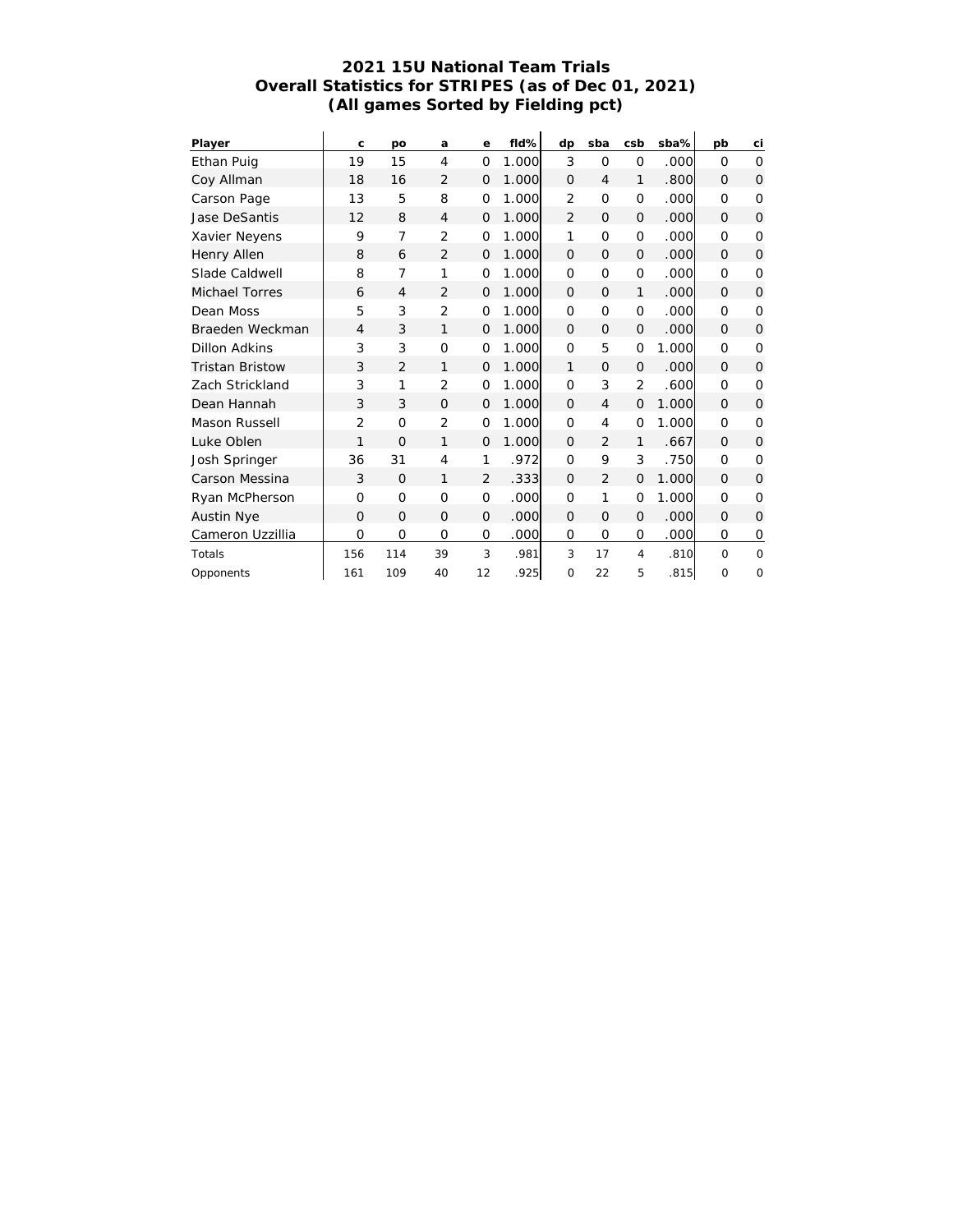## **2021 15U National Team Trials Overall Statistics for STARS (as of Dec 01, 2021) (All games Sorted by Batting avg)**

Record: 1-4 Home: 1-2 Away: 0-2 : 1-4

| Player             | avq   | $qp-gs$ | ab          | <b>r</b>       | h             | $2b$ $3b$ hr |               |                | rbi     | tb             | slg%  | bb hp          |                | so gdp         |                | $ob\%$ |                |                | sf sh sb-att | po             | a              |                | e fld%   |
|--------------------|-------|---------|-------------|----------------|---------------|--------------|---------------|----------------|---------|----------------|-------|----------------|----------------|----------------|----------------|--------|----------------|----------------|--------------|----------------|----------------|----------------|----------|
| Dylan Franco       | 1.000 | $1 - 0$ | 1           | 1              | 1             | 0            | 0             | O              | 0       | 1              | 1.000 | $\Omega$       | $\circ$        | 0              | 0              | 1.000  | $\mathbf 0$    | $\circ$        | $0 - 0$      | 0              | $\Omega$       | $\Omega$       | .000     |
| <b>Riley Brown</b> | .600  | $5 - 1$ | 5           | 3              | 3             | 0            | $\mathbf{O}$  | O              | 0       | 3              | .600  | 3              | $\circ$        | 2              | $\Omega$       | .750   | $\Omega$       | $\Omega$       | $O - 1$      | 2              | $\Omega$       | $\mathbf{1}$   | .667     |
| Coy James          | .500  | $3 - 1$ | 4           | $\Omega$       | 2             | 0            | 0             | 0              | 0       | 2              | 500   | 0              | 3              | 2              | O              | .714   | 0              | 0              | $1 - 2$      | 2              | 2              |                | 0 1.000  |
| Cal Miller         | .417  | $5 - 5$ | 12          | 3              | 5             | 0            | 0             | O              | 2       | 5              | .417  | 2              | $\overline{4}$ | $\overline{4}$ | 0              | .611   | $\mathbf{0}$   | O              | $4 - 5$      | 4              | 3              |                | 0 1.000  |
| Gavin Fien         | .333  | $5 - 3$ | 6           | 1              | 2             |              | 0             | 0              | 2       | 3              | 500   |                |                | 2              | $\Omega$       | 500    | 0              | 0              | $O - O$      | 6              | 6              | $\mathbf{1}$   | .923     |
| Masa Chilcutt      | .300  | $5 - 4$ | 10          | $\overline{2}$ | 3             |              | 0             | O              | 2       | 4              | 400   | 3              | 1              | 1              | 0              | .500   | $\mathbf{0}$   | O              | $1 - 1$      | $\overline{7}$ | 8              |                | 0 1.000  |
| Konnor Griffin     | .231  | $5 - 5$ | 13          | 3              | 3             | 2            | 0             | 0              | 1       | 5              | .385  |                | 2              | 3              | 0              | .375   | 0              | 0              | $3 - 3$      | 3              | 3              |                | 0 1.000  |
| JD Crisp           | .222  | $5 - 4$ | 9           | 0              | 2             | 0            | 0             | O              | 0       | 2              | .222  | 4              | O              | 2              | 0              | .462   | 0              |                | $1 - 1$      | 9              | $\mathbf{1}$   |                | 0 1.000  |
| Everett Johnson    | .222  | $5 - 5$ | 9           | 2              | 2             | 0            | 0             | $\circ$        | 1       | 2              | .222  | 4              | O              | 1              | 0              | 462    | 0              | 0              | $1 - 1$      | 10             | 0              |                | 0 1.000  |
| Aiden Harris       | .200  | $5 - 4$ | 10          | 2              | 2             | 0            | $\mathbf{O}$  | O              | 2       | 2              | .200  | $\mathbf{1}$   | $\circ$        | 5              | 0              | 250    | $\mathbf{1}$   | 0              | $1 - 1$      | 9              | $\mathbf{O}$   |                | 0, 1,000 |
| George Wolkow      | .167  | $5 - 5$ | 12          | 2              | 2             | 1.           | 0             | $\circ$        | 3       | 3              | .250  | 3              | 1              | 7              | 0              | .375   | 0              | 0              | $2 - 3$      | 14             | 2              | 4              | .800     |
| Nolan Traeger      | .167  | $5 - 5$ | 12          | 3              | 2             | 0            | $\mathcal{O}$ | O              | 0       | 2              | .167  | 2              | $\circ$        | 5              | $\Omega$       | 286    | $\mathbf{0}$   | O              | $1 - 1$      | 26             | $\mathbf{1}$   | $\overline{4}$ | .871     |
| <b>Brady Ebel</b>  | .167  | $5 - 3$ | 6           | $\Omega$       |               | 0            | 0             | 0              | 0       |                | .167  |                | 1              | 4              | O              | .375   | 0              |                | $O - O$      | $\overline{2}$ | 3              |                | 0, 1,000 |
| Kailand Halstead   | .100  | $5 - 4$ | 10          | 1              |               | 0            | $\mathcal{O}$ | O              | 2       |                | .100  | $\overline{4}$ | $\mathbf 0$    | 3              | 0              | .357   | $\mathbf{0}$   | O              | $1 - 1$      | 13             | $\overline{4}$ |                | 0 1.000  |
| Cannon Goldin      | .000  | $5 - 1$ | 5           | 0              | 0             | 0            | 0             | $\Omega$       | 0       | $\Omega$       | .000  | $\Omega$       | 0              | 4              | O              | .000   | $\Omega$       | 2              | $O - O$      | 2              | 2              | 1              | .800     |
| <b>Hank Phifer</b> | .000  | $4 - 0$ | 1           | $\overline{2}$ | 0             | 0            | 0             | O              | 0       | 0              | .000  | 1              | 1              | 0              | O              | .667   | 0              | 0              | $1 - 1$      | 0              | $\mathbf{O}$   | $\overline{O}$ | .000     |
| Ethan Schiefelbein | .000  | $1 - 0$ | 1           | 0              | 0             | 0            | 0             | 0              | 0       | 0              | .000  | $\Omega$       | 0              | 1              | 0              | .000   | 0              | 0              | $O - O$      | 0              | 1              |                | 0 1.000  |
| Titan Targac       | .000  | $O-O$   | 0           | 0              | 0             | 0            | 0             | O              | 0       | $\circ$        | .000  | $\Omega$       | 0              | 0              | 0              | .000   | $\mathbf{0}$   | $\mathbf 0$    | $0 - 0$      | 0              | $\mathbf{O}$   | 0              | .000     |
| C. Uzzillia        | .000  | $O - O$ | 0           | 0              | 0             | 0            | 0             | 0              | 0       | 0              | .000  | 0              | 0              | 0              | 0              | .000   | 0              | 0              | $O - O$      | 0              | $\circ$        | 0              | .000     |
| 99                 | .000  | $1 - 1$ | $\mathbf 0$ | 0              | $\circ$       | 0            | $\mathcal{O}$ | O              | O       | $\overline{O}$ | .000  | $\overline{0}$ | $\mathbf 0$    | $\circ$        | $\overline{O}$ | .000   | $\overline{O}$ | $\mathbf 0$    | $O - O$      | 0              | $\mathbf{0}$   | $\circ$        | .000     |
| Jack McKernan      | .000  | $O-O$   | 0           | 0              | 0             | 0            | 0             | 0              | 0       | 0              | .000  | 0              | 0              | O              | 0              | .000   | 0              | 0              | $O - O$      | 0              | $\circ$        | 1              | .000     |
| Samuel Cozart      | .000  | $O-O$   | 0           | 0              | $\mathcal{O}$ | 0            | $\mathcal{O}$ | $\overline{O}$ | $\circ$ | $\mathcal{O}$  | .000  | $\overline{0}$ | $\circ$        | $\mathbf 0$    | $\circ$        | .000   | $\overline{O}$ | $\overline{O}$ | $O-O$        | 0              | $\mathbf 1$    |                | 0, 1,000 |
| John Lash          | .000  | $0 - 0$ | 0           | 0              | 0             | 0            | 0             | 0              | 0       | 0              | .000  | $\Omega$       | 0              | 0              | 0              | .000   | 0              | 0              | $O - O$      | 0              | 2              |                | 0 1.000  |
| Gerardo Gonzalez   | 000   | $O - O$ | 0           | 0              | O             | 0            | $\mathbf 0$   | O              | 0       | $\mathcal{O}$  | .000  | $\overline{O}$ | 0              | $\circ$        | $\overline{O}$ | .000   | $\mathbf{0}$   | $\mathbf 0$    | $O - O$      | 0              |                |                | 0 1.000  |
| Totals             | .246  | 5       | 126         | 25             | 31            | 5.           | $\Omega$      | $\Omega$       | 15      | 36             | .286  | 30 14          |                | 46             | $\Omega$       | .439   | 1              | 4              | $17 - 21$    | 109            | 40             | 12             | .925     |
| Opponents          | .414  | 5       | 169         | 60             | 70            | 9            | 3             |                | 43      | 88             | .521  | 27 10          |                | 40             | 0              | .517   | 1              | $\overline{1}$ | $22 - 27$    | 114            | 39             | 3              | .981     |

# **(All games Sorted by Earned run avg)**

| Player<br>Konnor Griffin | era<br>0.00 | $W -$<br>$0 - 0$ | app      | as       | ca       | sho<br>0/0 | SV<br>$\Omega$ | ip<br>2.2 | h<br>$\overline{2}$ | r<br>1         | er             | bb<br>1        | SO<br>4               | 2 <sub>b</sub> | 3 <sub>b</sub> |              | hr b/avg<br>200 | wp hp bk sfa sha |          |          |             |          |
|--------------------------|-------------|------------------|----------|----------|----------|------------|----------------|-----------|---------------------|----------------|----------------|----------------|-----------------------|----------------|----------------|--------------|-----------------|------------------|----------|----------|-------------|----------|
|                          |             |                  | 2        | $\Omega$ | 0        |            |                | 2.2       |                     |                | $\circ$        |                |                       | 0              | $\mathbf 0$    | $\Omega$     | 333             | 1                | 0        | 0        | 0           | $\Omega$ |
| <b>Brady Ebel</b>        | 0.00        | $1 - 0$          | 1.       |          | 0        | O/O        | <sub>O</sub>   |           | 3                   | 0              | 0              | 1              | 3                     | $\mathbf 0$    | 0              | 0            |                 | Ω                | Ο        | 0        | 0           | O        |
| Coy James                | 0.00        | $0 - 0$          | 1        | 0        | 0        | O/O        | $\Omega$       | 2.1       | 1                   | 0              | $\mathbf 0$    | 1              | 2                     | 0              | $\mathbf 0$    | O            | 125             | Ω                |          | $\Omega$ | 0           | 0        |
| Samuel Cozart            | 0.00        | $0 - 1$          |          | 0        | 0        | O/O        | O              | 1.1       | 3                   | 1              | $\mathbf 0$    | 0              | $\mathbf 0$           | $\mathbf 0$    | $\mathbf 0$    | 0            | 429             | Ω                | Ω        | 0        | 0           | 1        |
| George Wolkow            | 0.00        | $0 - 0$          | 1.       | 0        | 0        | O/O        | $\overline{O}$ | 1.0       | 2                   | 0              | $\mathbf 0$    | 0              | $\mathbf{2}^{\prime}$ | 1              | 0              | 0            | 400             | Ω                |          | 0        | 0           | 0        |
| C. Uzzillia              | 0.00        | $0 - 0$          | 1.       | 0        | $\Omega$ | O/O        | $\overline{O}$ | 1.0       | 0                   | 0              | 0              | 0              | 2                     | 0              | 0              | O            | .000            | 0                | O        | 0        | 0           | 0        |
| Masa Chilcutt            | 0.00        | $0 - 0$          | 0        | 0        | 0        | O/O        | $\Omega$       | 0.0       | 0                   | 0              | 0              | 0              | O                     | 0              | 0              | $\mathbf 0$  |                 | 0                | 0        | 0        | 0           | 0        |
| JD Crisp                 | 0.00        | $0 - 0$          | 0        | 0        | 0        | 0/0        | $\overline{O}$ | 0.0       | 0                   | 0              | 0              | 0              | $\circ$               | 0              | 0              | $\mathbf 0$  |                 | Ω                | O        | 0        | O           | O        |
| 99                       | 0.00        | $0 - 0$          | 0        | 0        | 0        | O/O        | $\Omega$       | 0.0       | $\Omega$            | 0              | $\mathbf 0$    | 0              | O                     | 0              | $\mathbf 0$    | 0            |                 | Ω                | Ω        | 0        | 0           | 0        |
| Cannon Goldin            | 0.00        | $O-O$            | 0        | 0        | 0        | O/O        | $\overline{O}$ | 0.0       | 0                   | 0              | 0              | 0              | O                     | 0              | 0              | $\mathbf 0$  |                 | O                | Ω        | 0        | 0           | O        |
| Cal Miller               | 0.00        | $0 - 0$          | $\Omega$ | 0        | 0        | O/O        | $\overline{O}$ | 0.0       | $\Omega$            | 0              | $\mathbf 0$    | 0              | 0                     | 0              | $\mathbf 0$    | $\Omega$     |                 | Ω                | O        | 0        | 0           | 0        |
| Nolan Traeger            | 0.00        | $0 - 0$          | 0        | 0        | 0        | O/O        | $\overline{O}$ | 0.0       | $\Omega$            | 0              | 0              | 0              | 0                     | $\mathbf 0$    | 0              | $\mathbf 0$  |                 | Ω                | Ο        | $\Omega$ | 0           | 0        |
| <b>Riley Brown</b>       | 0.00        | $0 - 0$          | 0        | 0        | 0        | O/O        | $\Omega$       | 0.0       | 0                   | O              | $\mathbf 0$    | 0              | $\Omega$              | 0              | $\mathbf 0$    | 0            |                 | Ο                | Ω        | 0        | 0           | 0        |
| Kailand Halstead         | 0.00        | $0 - 0$          | 0        | $\Omega$ | $\Omega$ | O/O        | $\overline{O}$ | 0.0       | 0                   | 0              | 0              | 0              | $\mathbf 0$           | 0              | $\mathcal{O}$  | $\mathbf{O}$ |                 | Ω                | $\Omega$ | 0        | 0           | 0        |
| John Lash                | 4.50        | $0 - 1$          | 2        |          | 0        | O/O        | $\Omega$       | 2.0       | 3                   | 3              | 1              | 2              | O                     | 0              | 0              | 0            | 333             | 2                |          | 0        | 0           | 0        |
| Ethan Schiefelbein       | 5.79        | $0 - 0$          | 2        | 1        | 0        | O/O        | $\overline{O}$ | 4.2       | 7                   | 6              | 3              | 1              |                       | 1              | 0              | 0            | 318             |                  |          | $\circ$  | 0           | 0        |
| Jack McKernan            | 9.00        | $0 - 0$          | 1        | 0        | 0        | O/O        | 0              | 1.0       | 2                   | $\overline{2}$ | 1              | 0              |                       |                | $\mathbf 0$    | 0            | 400             |                  |          | 0        | 0           | 0        |
| Gerardo Gonzalez         | 10.12       | $0 - 0$          | 2        |          | 0        | O/O        | $\overline{O}$ | 2.2       | 5                   | 3              | 3              | $\overline{2}$ | 4                     | 3              | $\mathbf 0$    | 0            | 455             |                  | Ω        | 0        | O           | 0        |
| <b>Titan Targac</b>      | 13.50       | $0 - 0$          | 2        | 0        | 0        | O/O        | 0              | 4.0       | 9                   | 6              | 6              | 3              | 5                     |                | 0              | 0            | 450             | 2                | Ω        | 0        | 0           | 0        |
| Gavin Fien               | 13.50       | $0 - 0$          | 1        | 0        | 0        | O/O        | $\overline{O}$ | 2.0       | 3                   | 3              | 3              | $\overline{2}$ | O                     | 0              | $\mathbf 0$    | $\mathbf 0$  | 333             |                  |          | 0        | 0           | O        |
| Hank Phifer              | 16.20       | $0 - 0$          | 2        | 0        | 0        | O/O        | $\Omega$       | 5.0       | 10                  | 9              | 9              | 4              | 31                    | 0              | 0              | O            | 500             | 2                | 3        |          |             | 0        |
| <b>Aiden Harris</b>      | 18.00       | $O - O$          | 1        | 0        | 0        | 0/0        | $\overline{O}$ | 1.0       | 4                   | $\overline{2}$ | $\overline{2}$ | 0              | 0                     | 0              | 0              | 0            | 571             |                  | Ο        | O        | 0           | 0        |
| Dylan Franco             | 60.75       | $0 - 2$          | 2        |          | 0        | O/O        | $\Omega$       | 2.2       | 15                  | 19             | 18             | 7              | 6                     |                | 3              |              | 682             | 4                | O        | $\Omega$ | $\Omega$    | O        |
| Everett Johnson          | 99.00       | $0 - 0$          |          | 0        | 0        | O/O        | $\overline{O}$ | 0.1       | $\mathbf{1}$        | 5              | 5              | 3              | $\circ$               |                | $\mathcal{O}$  | 0            | 500             | 0                |          | 0        | $\mathbf 0$ | 0        |
| Totals                   | 12.63       | $1 - 4$          | 5        | 5        | 0        | 0/0        | $\circ$        | 36.1      | 70                  | 60             | 51             | 27             | 40                    | 9              | 3              | 1            | .414            | 16               | 10       |          | -1          | -1       |
| Opponents                | 5.45        | $4 - 1$          | 5        | 5        | 0        | 0/0        | $\circ$        | 38.0      | 31                  | 25             | 23             | 30             | 46                    | 5              | O              | O            | 246             | 9                | 14       | ∩        |             |          |